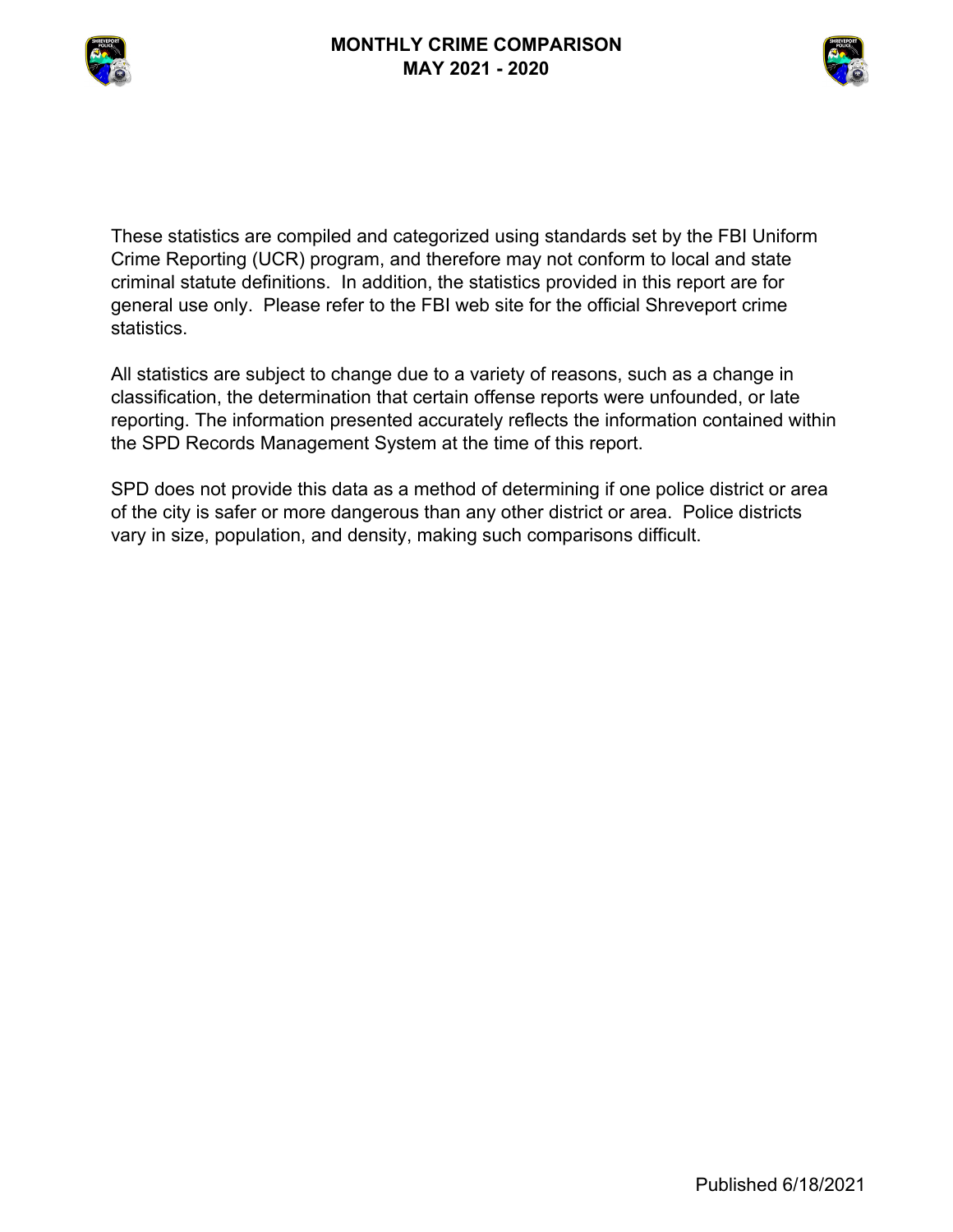|                                                                                           |                |                  | <b>MONTHLY CRIME COMPARISON</b> |             |                  |                   |
|-------------------------------------------------------------------------------------------|----------------|------------------|---------------------------------|-------------|------------------|-------------------|
|                                                                                           |                |                  | MAY 2021 - 2020                 |             |                  |                   |
|                                                                                           |                | <b>NUMBER OF</b> | <b>PERCENT OF</b>               |             | <b>NUMBER OF</b> | <b>PERCENT OF</b> |
|                                                                                           |                | <b>OFFENSES</b>  | <b>INCREASE</b>                 |             | <b>OFFENSES</b>  | <b>INCREASE</b>   |
| <b>TYPE OF</b>                                                                            |                | <b>MAY</b>       | <b>OR</b>                       |             | <b>YTD</b>       | <b>OR</b>         |
| <b>CRIME</b>                                                                              | 2021           | 2020             | <b>DECREASE</b>                 | 2021        | 2020             | <b>DECREASE</b>   |
| <b>HOMICIDE</b>                                                                           | 11             | 6                | 83%                             | 39          | 20               | 95%               |
| <b>MANSLAUGHTER</b>                                                                       | 0              | 0                | <b>NA</b>                       | 0           | $\overline{2}$   | $-100%$           |
| <b>JUSTIFIED HOMICIDE</b>                                                                 | 0              | 0                | <b>NA</b>                       | $\mathbf 0$ | $\mathbf 0$      | <b>NA</b>         |
| <b>TOTAL HOMICIDE</b>                                                                     | 11             | 6                | 83%                             | 39          | 22               | 77%               |
| <b>RAPE</b>                                                                               |                |                  |                                 |             |                  |                   |
| Forcible Rape                                                                             | 13             | 13               | 0%                              | 49          | 52               | $-6%$             |
| <b>ROBBERY</b>                                                                            |                |                  |                                 |             |                  |                   |
| Person Robbery                                                                            |                |                  |                                 |             |                  |                   |
| Armed                                                                                     | 8              | 9                | $-11%$                          | 44          | 44               | 0%                |
| Simple                                                                                    | 10             | 9                | 11%                             | 33          | 29               | 14%               |
| <b>Total Person Robbery</b>                                                               | 18<br>18       |                  | 0%                              | 77          | 73               | 5%                |
| <b>Business Robbery</b>                                                                   |                |                  |                                 |             |                  |                   |
| Armed                                                                                     | $\overline{2}$ | 5                | $-60%$                          | 17          | 13               | 31%               |
| Simple                                                                                    | 1              | 0                | <b>NA</b>                       | 3           | $\overline{4}$   | $-25%$            |
| <b>Total Business Robbery</b>                                                             | 3              | 5                | $-40%$                          | 20          | 17               | 18%               |
| <b>TOTAL ROBBERY</b>                                                                      | 21             | 23               | $-9%$                           | 97          | 90               | 8%                |
| <b>AGGRAVATED ASSAULT/</b>                                                                |                |                  |                                 |             |                  |                   |
| <b>BATTERY</b>                                                                            | 109            | 124              | $-12%$                          | 528         | 462              | 14%               |
| <b>BURGLARY</b>                                                                           |                |                  |                                 |             |                  |                   |
| Residential                                                                               | 78             | 86               | $-9%$                           | 362         | 433              | $-16%$            |
| <b>Business</b>                                                                           | 16             | 21               | $-24%$                          | 123         | 159              | $-23%$            |
| <b>TOTAL</b>                                                                              | 94             | 107              | $-12%$                          | 485         | 592              | $-18%$            |
| <b>THEFT</b>                                                                              |                |                  |                                 |             |                  |                   |
| <b>Purse Snatching</b>                                                                    | 1              | 0                | <b>NA</b>                       | 3           | $\overline{2}$   | 50%               |
| Shoplifting                                                                               | 96             | 154              | $-38%$                          | 490         | 822              | $-40%$            |
| <b>Theft from Business</b>                                                                | 15             | 23               | $-35%$                          | 100         | 111              | $-10%$            |
| Theft from Residence                                                                      | 85             | 130              | $-35%$                          | 413         | 525              | $-21%$            |
| Auto Accessory Theft                                                                      | 35             | 21               | 67%                             | 183         | 176              | 4%                |
| Theft from Auto                                                                           | 157            | 163              | $-4%$                           | 696         | 816              | $-15%$            |
| <b>Other Thefts</b>                                                                       | 77             | 84               | $-8%$                           | 361         | 366              | $-1%$             |
| <b>TOTAL</b>                                                                              | 466            | 575              | $-19%$                          | 2,246       | 2,818            | $-20%$            |
| <b>AUTO THEFT</b>                                                                         | 71             | 50               | 42%                             | 346         | 263              | 32%               |
| <b>GRAND TOTAL</b>                                                                        | 785            | 898              | $-13%$                          | 3,790       | 4,299            | $-12%$            |
| <b>VIOLENT CRIME INDEX</b><br>(Homicide, Rape, Robbery and<br>Aggravated Assault/Battery) | 154            | 166              | $-7%$                           | 713         | 626              | 14%               |
| <b>PROPERTY CRIME INDEX</b><br>(Burglary, Theft and Auto Theft)                           | 631            | 732              | $-14%$                          | 3,077       | 3,673            | $-16%$            |

*FBI NUMBERS MAINTAINED ON THE FBI UCR WEB SITE DO NOT REFLECT JUSTIFIED HOMICIDES*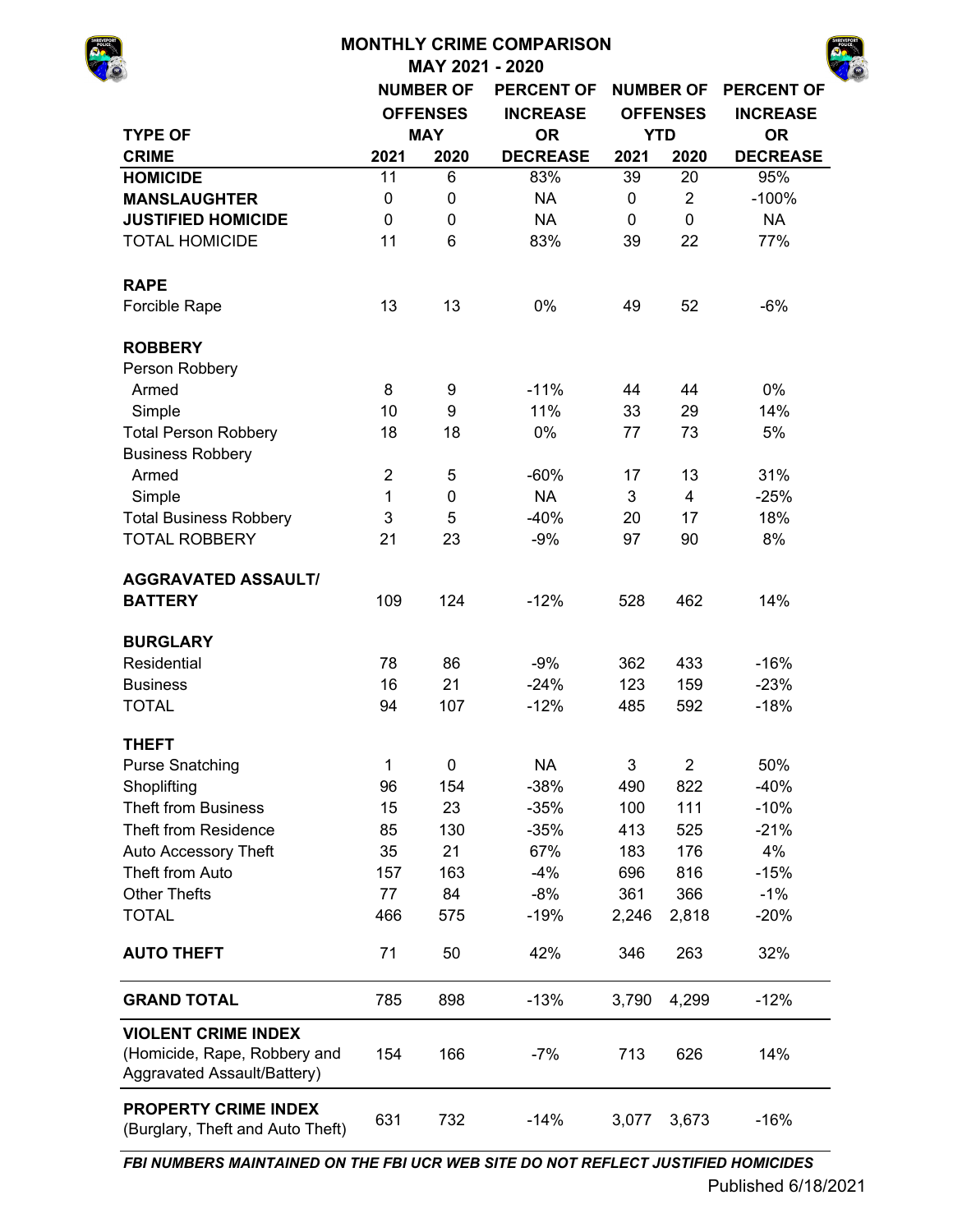### **REPORTED OFFENSESMAY 2021**





- **1. Martin Luther King Jr. Drive area, North Highland, West Cooper Road, Lakeview, Hearne Extension, Agurs area north of Hearne**
- **2. Freestate, Cherokee Park, Dixie Highway, Agurs area south of Hearne, Downtown area west of Market**
- **3. Allendale, Ledbetter Heights**
- **4. Highland, Stoner Hill**
- **5. Anderson Island, Dixie Garden, Shreve Island, Broadmoor, Waterside, South Highland, Cedar Grove area north of 70th**
- **6. Cedar Grove area south of 70th and east of I-49, South Broadmoor, Town South/Spring Lake, East Ridge, Huckleberry Ridge, Suburban Acres, Wallace Lake, Robson Plantation**
- **7. Allendale, Lakeside, Queensborough, St Vincent/Ingleside area west of Hearne, Werner Park, Caddo Heights**
- **8. South Lakeshore, Country Club, Mooretown**
- **9. Shorewood Hills, Yarborough, Western Hills, Huntington Park, Reisor, Fox Crossing**
- **10. St Vincent/Ingleside area east of Hearne, Caddo Heights**
- **11. Sunset Acres, Hollywood, Cedar Grove area west of I-49**
- **12. Garden Valley, Cargill Park, Pinecroft, Hyde Park, Brookwood, Southwood, Suburban Acres, Summergrove, Southern Hills, East Ridge**
- **13. Riverfront, Entertainment District, Downtown area east of Market**

**DISTRICTS**

| <b>SELECTED OFFENSES</b>  | #1             | #2             | #3       | #4       | #5           | #6             | #7             | #8             | #9             | #10            | #11            | #12            | #13            | <b>Total</b> |
|---------------------------|----------------|----------------|----------|----------|--------------|----------------|----------------|----------------|----------------|----------------|----------------|----------------|----------------|--------------|
| <b>HOMICIDE</b>           | 3              | $\mathbf 0$    | $\Omega$ | 0        | 1            | 0              | $\overline{2}$ | 1              | 1              | 3              | 0              | $\Omega$       | $\Omega$       | 11           |
| <b>MANSLAUGHTER</b>       | 0              | 0              | $\Omega$ | 0        | $\Omega$     | $\mathbf{0}$   | 0              | 0              | $\mathbf 0$    | $\Omega$       | $\Omega$       | $\mathbf{0}$   | $\Omega$       | $\mathbf{0}$ |
| <b>JUSTIFIED HOMICIDE</b> | 0              | 0              | $\Omega$ | $\Omega$ | $\Omega$     | $\Omega$       | 0              | $\mathbf{0}$   | 0              | $\Omega$       | $\Omega$       | $\mathbf{0}$   | $\Omega$       | 0            |
| <b>RAPE</b>               | $\overline{2}$ | 1              | 1        | 2        | 3            | $\mathbf 0$    | $\Omega$       |                | $\mathbf{0}$   |                | 2              | $\mathbf{0}$   | $\mathbf{0}$   | 13           |
| <b>PERSON ROBBERY</b>     |                | 1              | 1        |          | 2            | 2              | 0              | $\overline{2}$ | 1              | 3              | $\overline{2}$ | $\mathbf{0}$   | $\overline{2}$ | 18           |
| <b>BUSINESS ROBBERY</b>   | 0              | 4              | $\Omega$ |          | $\mathbf{0}$ | 1              | 0              | 0              | $\Omega$       | $\Omega$       | $\Omega$       | $\Omega$       | $\Omega$       | 3            |
| <b>AGGRAVATED BATTERY</b> | 3              | 1              | 2        | 5        | 5            | 4              | 5              | 5              | $\overline{2}$ | 6              | 9              | $\overline{2}$ | $\Omega$       | 49           |
| <b>AGGRAVATED ASSAULT</b> | 4              | 5              | 0        | 7        | 5            | 3              | 4              | 9              | 5              | 5              | 6              | $\overline{7}$ | $\mathbf{0}$   | 60           |
| <b>RESIDENCE BURGLARY</b> | 3              | 4              | 3        | 9        | 19           | 1              | 9              | $\overline{7}$ | $\overline{7}$ |                | 6              | 9              | $\Omega$       | 78           |
| <b>BUSINESS BURGLARY</b>  | 0              | $\mathbf 0$    | 0        | 0        | 5            | $\overline{7}$ | 0              | 0              | $\Omega$       | 1              | $\overline{2}$ |                | $\Omega$       | 16           |
| <b>PURSE SNATCHING</b>    | 0              | 0              | $\Omega$ | 0        | $\mathbf{0}$ | $\Omega$       | 0              | 0              | $\mathbf 0$    | $\Omega$       | 0              | $\mathbf{0}$   | 1              | -1           |
| <b>SHOPLIFTING</b>        | 2              | 0              | 1        | 5        | 13           | 21             | $\overline{2}$ | 4              | 17             | 5              | 4              | 21             | 1              | 96           |
| THEFT FROM BUSINESS       |                | 0              |          | 2        | 3            | $\Omega$       | $\Omega$       |                | 3              | $\Omega$       |                | 3              | $\Omega$       | 15           |
| THEFT FROM RESIDENCE      | 5              | $\overline{2}$ | 1        | 8        | 12           | 5              | 11             | 10             | 10             | $\overline{7}$ | 5              | 9              | $\Omega$       | 85           |
| <b>AUTO ACC. THEFT</b>    | 4              | -1             | -1       | 0        | 6            | $\overline{7}$ |                | 4              | 1              | $\overline{2}$ | $\overline{2}$ | $\overline{4}$ | $\overline{2}$ | 35           |
| THEFT FROM AUTO           | 9              | 5              | 3        | 8        | 31           | 28             | 5              | 5              | 23             | 3              | 4              | 20             | 13             | 157          |
| THEFT GENERAL             | 4              | $\overline{2}$ | -1       | 5        | 10           | 10             | 7              | 3              | $\overline{7}$ | 4              | 6              | 13             | 5              | 77           |
| <b>AUTO THEFT</b>         | 3              | 4              | 1        | 10       | 10           | 11             | 5              | 3              | 5              | 5              | 5              | 6              | 3              | 71           |
| <b>TOTALS</b>             | 44             | 27             | 16       | 63       | 125          | 100            | 51             | 55             | 82             | 46             | 54             | 95             | 27             | 785          |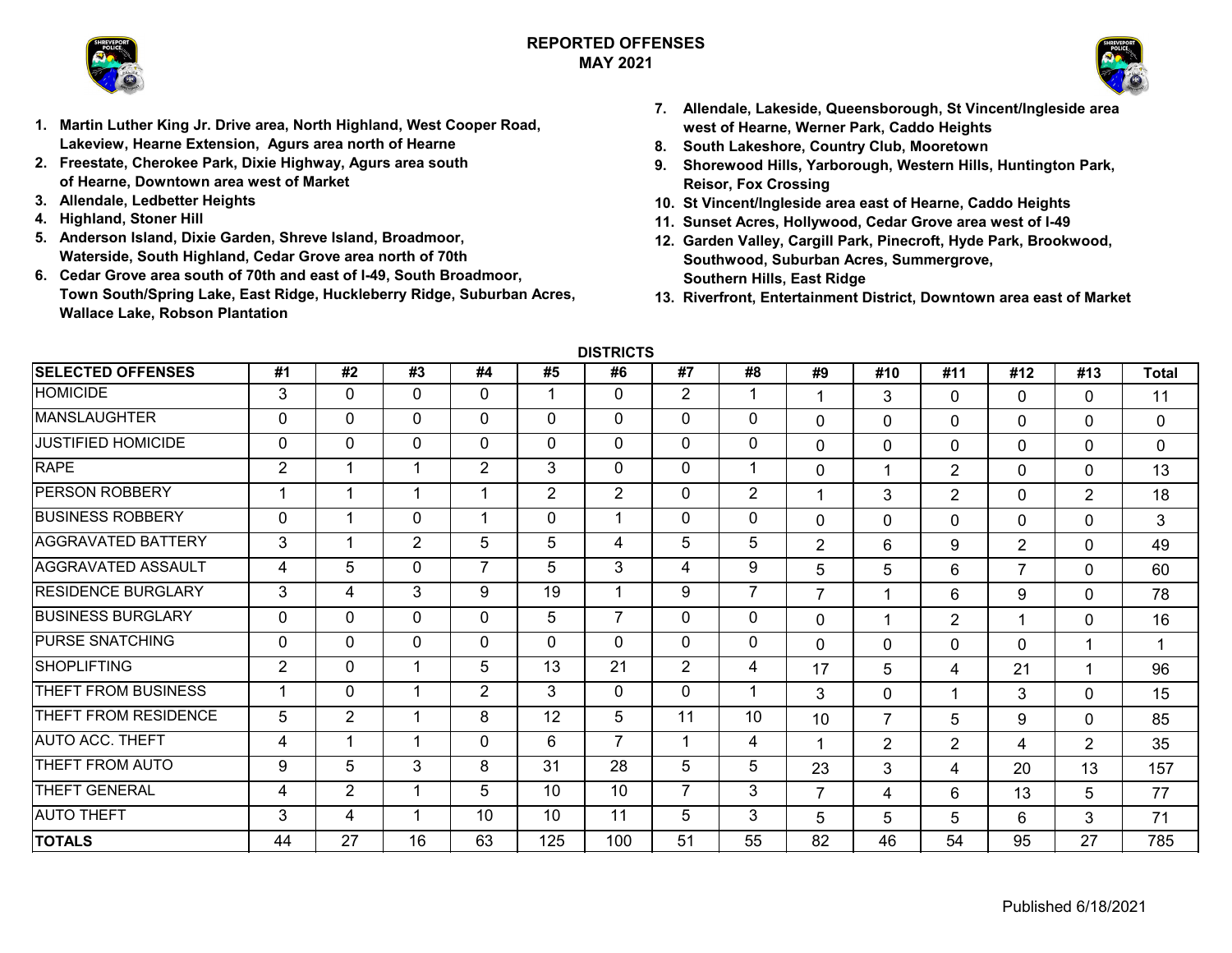# **REPORTED OFFENSESJANUARY - MAY 2021**





**1. Martin Luther King Jr. Drive area, North Highland, West Cooper Road, Lakeview, Hearne Extension, Agurs area north of Hearne**

- **2. Freestate, Cherokee Park, Dixie Highway, Agurs area south of Hearne, Downtown area west of Market**
- **3. Allendale, Ledbetter Heights**
- **4. Highland, Stoner Hill**
- **5. Anderson Island, Dixie Garden, Shreve Island, Broadmoor, Waterside, South Highland, Cedar Grove area north of 70th**
- **6. Cedar Grove area south of 70th and east of I-49, South**

**Broadmoor, Town South/Spring Lake, East Ridge, Huckleberry Ridge, Suburban Acres, Wallace Lake, Robson Plantation** 

**7. Allendale, Lakeside, Queensborough, St** 

**Vincent/Ingleside area west of Hearne, Werner Park, Caddo Heights**

**8. South Lakeshore, Country Club, Mooretown**

**9. Shorewood Hills, Yarborough, Western Hills,** 

**Huntington Park, Reisor, Fox Crossing**

- **10. St Vincent/Ingleside area east of Hearne, Caddo Heights**
- **11. Sunset Acres, Hollywood, Cedar Grove area west of I-49**
- **12. Garden Valley, Cargill Park, Pinecroft, Hyde Park, Brookwood, Southwood, Suburban Acres, Summergrove, Southern Hills, East Ridge**
- **13. Riverfront, Entertainment District, Downtown area east of Market**

| PIJINU I J                 |     |     |                |     |          |     |          |     |                |     |                 |          |                |       |
|----------------------------|-----|-----|----------------|-----|----------|-----|----------|-----|----------------|-----|-----------------|----------|----------------|-------|
| <b>SELECTED OFFENSES</b>   | #1  | #2  | #3             | #4  | #5       | #6  | #7       | #8  | #9             | #10 | #11             | #12      | #13            | Total |
| <b>HOMICIDE</b>            | 4   | 0   |                | 3   | 4        | 0   | 7        | 8   | $\overline{2}$ | 8   | 2               | $\Omega$ | $\Omega$       | 39    |
| IMANSLAUGHTER              | 0   | 0   | 0              | 0   | $\Omega$ | 0   | 0        | 0   | 0              | 0   | 0               | 0        | $\Omega$       | 0     |
| JUSTIFIED HOMICIDE         | 0   | 0   | 0              | 0   | $\Omega$ | 0   | 0        | 0   | 0              | 0   | 0               | 0        | $\Omega$       | 0     |
| <b>RAPE</b>                | 4   | 2   | 4              | 5   | 8        | 4   | 3        | 3   | 6              | 4   | 3               | 3        | $\Omega$       | 49    |
| IPERSON ROBBERY            | 5   |     | 7              | 4   |          | 5   |          | 11  | 7              | 7   | 8               | 5        | 3              | 77    |
| <b>IBUSINESS ROBBERY</b>   |     |     | 0              | 2   | 3        |     | $\Omega$ | 3   | 6              | 0   | 3               | 0        | $\Omega$       | 20    |
| IAGGRAVATED BATTERY        | 16  | 5   | $\overline{7}$ | 25  | 19       | 19  | 33       | 20  | 8              | 29  | 28              | 21       | 4              | 234   |
| IAGGRAVATED ASSAULT        | 17  | 8   | $\overline{7}$ | 23  | 30       | 20  | 26       | 38  | 24             | 25  | 39              | 34       | 3              | 294   |
| <b>IRESIDENCE BURGLARY</b> | 18  | 12  | 13             | 43  | 73       | 14  | 33       | 31  | 37             | 21  | 27              | 40       | 0              | 362   |
| <b>IBUSINESS BURGLARY</b>  |     | 5   | 14             | 15  | 12       | 15  | 4        | 5   | 10             | 8   | 14              | 20       | $\Omega$       | 123   |
| <b>IPURSE SNATCHING</b>    | 0   | 0   | 0              | 2   | $\Omega$ | 0   | 0        | 0   | $\Omega$       | 0   | $\Omega$        | $\Omega$ | 1              | 3     |
| <b>SHOPLIFTING</b>         | 24  | 9   | 2              | 20  | 73       | 111 | 12       | 9   | 62             | 13  | 22              | 132      | 1              | 490   |
| THEFT FROM BUSINESS        | 6   | 3   | 2              | 8   | 15       | 17  | 2        | 6   | 12             | 4   | 9               | 13       | 3              | 100   |
| THEFT FROM RESIDENCE       | 19  | 10  | 15             | 41  | 59       | 27  | 43       | 42  | 40             | 24  | 42              | 49       | $\overline{2}$ | 413   |
| <b>IAUTO ACC. THEFT</b>    | 12  | 12  | 6              | 6   | 18       | 27  | 13       | 12  | 22             | 11  | 12 <sup>2</sup> | 27       | 5              | 183   |
| THEFT FROM AUTO            | 24  | 24  | 15             | 42  | 120      | 87  | 37       | 42  | 126            | 25  | 23              | 97       | 34             | 696   |
| <b>THEFT GENERAL</b>       | 22  | 15  | 13             | 25  | 48       | 35  | 21       | 21  | 48             | 14  | 34              | 49       | 16             | 361   |
| <b>AUTO THEFT</b>          | 18  | 11  | 14             | 42  | 44       | 27  | 16       | 29  | 30             | 29  | 25              | 56       | 5              | 346   |
| <b>TOTALS</b>              | 191 | 118 | 120            | 306 | 533      | 409 | 257      | 280 | 440            | 222 | 291             | 546      | 77             | 3,790 |

**DISTRICTS**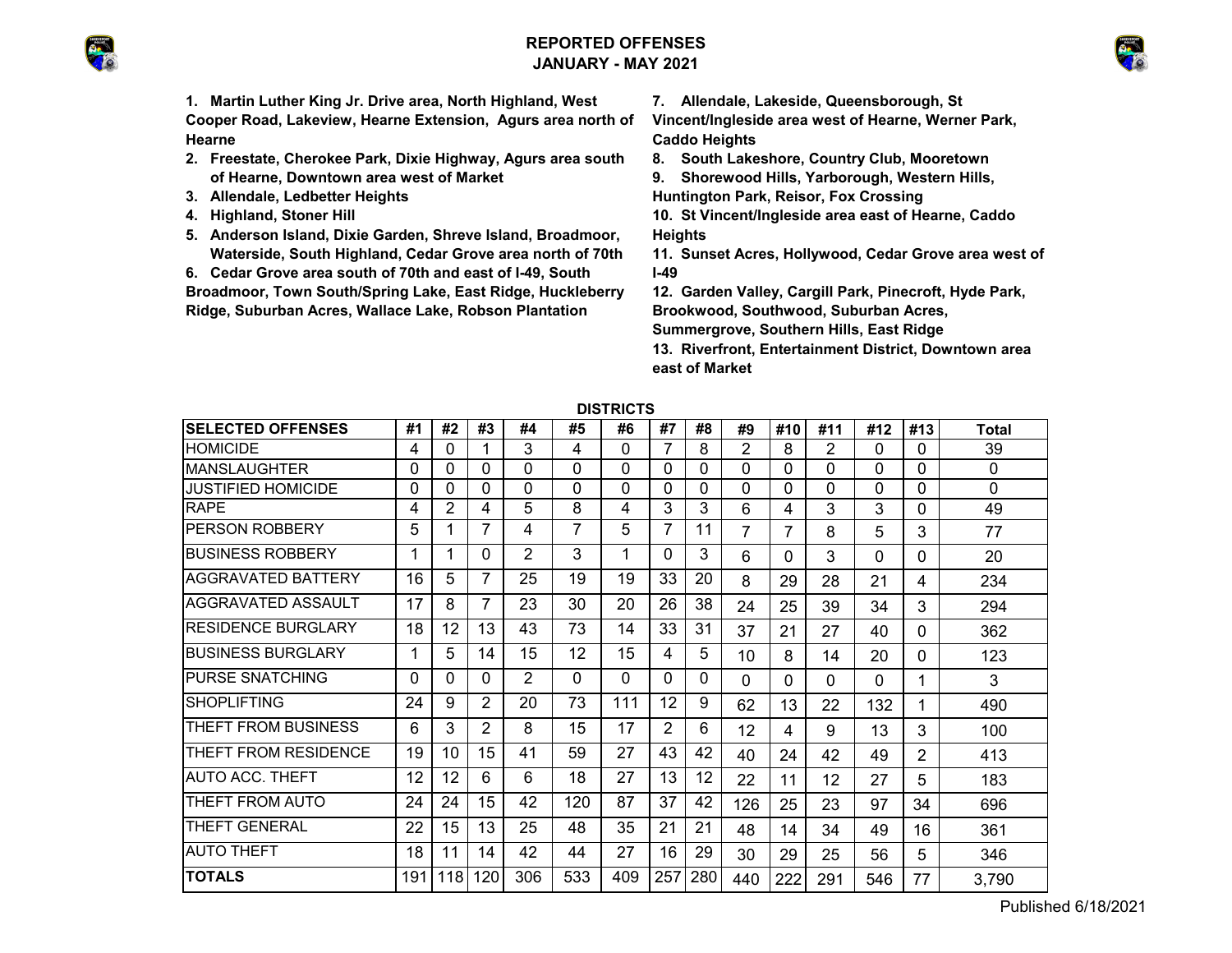



|                             |                |                   |            | <b>MAY 2021</b> |                   |               |                   |                |               |                         |             |               |      |                | <b>RE</b>  |
|-----------------------------|----------------|-------------------|------------|-----------------|-------------------|---------------|-------------------|----------------|---------------|-------------------------|-------------|---------------|------|----------------|------------|
|                             |                | <b>District 1</b> | %          |                 | <b>District 2</b> | $\frac{9}{6}$ | <b>District 3</b> |                | $\frac{0}{0}$ |                         | District 13 | $\frac{9}{6}$ |      | <b>TOTAL</b>   | %          |
| <b>CRIME</b>                | 2021           | 2020              | <b>CHG</b> | 2021            | 2020              | <b>CHG</b>    |                   | 2021 2020      | <b>CHG</b>    |                         | 2021 2020   | <b>CHG</b>    | 2021 | 2020           | <b>CHG</b> |
| Homicide                    | 3              |                   | 200%       | 0               | 0                 | <b>NA</b>     | 0                 | 0              | <b>NA</b>     | $\Omega$                | 0           | <b>NA</b>     | 3    | 1              | 200%       |
| Manslaughter                | 0              | 0                 | <b>NA</b>  | 0               | 0                 | <b>NA</b>     | $\Omega$          | $\Omega$       | <b>NA</b>     | $\Omega$                | $\Omega$    | <b>NA</b>     | 0    | $\Omega$       | <b>NA</b>  |
| Justified Homicide          | 0              | 0                 | <b>NA</b>  | $\Omega$        | 0                 | <b>NA</b>     | $\Omega$          | $\Omega$       | <b>NA</b>     | $\Omega$                | $\Omega$    | <b>NA</b>     | 0    | 0              | <b>NA</b>  |
| Rape                        | $\overline{2}$ | 4                 | 100%       |                 | 0                 | <b>NA</b>     | и                 | 0              | <b>NA</b>     | $\Omega$                | 0           | <b>NA</b>     | 4    | 1              | 300%       |
| Person Robbery              |                |                   | $0\%$      |                 |                   | 0%            |                   | $\Omega$       | <b>NA</b>     | $\overline{\mathbf{2}}$ | $\Omega$    | <b>NA</b>     | 5    | $\overline{2}$ | 150%       |
| <b>Business Robbery</b>     | 0              | 0                 | <b>NA</b>  |                 | 0                 | <b>NA</b>     | 0                 | 0              | <b>NA</b>     | 0                       | $\Omega$    | <b>NA</b>     | ٠    | 0              | <b>NA</b>  |
| <b>Aggravated Battery</b>   | 3              | 6                 | $-50%$     |                 |                   | 0%            | 2                 | 3              | $-33%$        | $\mathbf 0$             | 0           | <b>NA</b>     | 6    | 10             | $-40%$     |
| Aggravated Assault          | 4              | 7                 | $-43%$     | 5               |                   | 400%          | 0                 | $\overline{2}$ | $-100%$       | $\Omega$                | $\Omega$    | <b>NA</b>     | 9    | 10             | $-10%$     |
| <b>Residence Burglary</b>   | 3              | 4                 | $-25%$     | 4               | 4                 | 0%            | 3                 | 5              | $-40%$        | 0                       | $\Omega$    | <b>NA</b>     | 10   | 13             | $-23%$     |
| <b>Business Burglary</b>    | 0              | 0                 | <b>NA</b>  | 0               | 0                 | <b>NA</b>     | 0                 | 2              | $-100%$       | $\Omega$                | $\Omega$    | <b>NA</b>     | 0    | 2              | 100%       |
| <b>Purse Snatching</b>      | 0              | 0                 | <b>NA</b>  | $\Omega$        | 0                 | <b>NA</b>     | 0                 | 0              | <b>NA</b>     |                         | 0           | <b>NA</b>     | и    | 0              | <b>NA</b>  |
| Shoplifting                 | 2              | $\overline{2}$    | $0\%$      | 0               | $\mathbf{0}$      | <b>NA</b>     |                   | 2              | $-50%$        |                         | 0           | <b>NA</b>     | 4    | 4              | $0\%$      |
| <b>Theft from Business</b>  |                | 2                 | $-50%$     | 0               | 3                 | $-100%$       |                   | $\Omega$       | <b>NA</b>     | $\Omega$                | 2           | $-100%$       | 2    | $\overline{7}$ | $-71%$     |
| Theft from Residence        | 5              | 14                | $-64%$     | 2               | 3                 | $-33%$        |                   | 9              | $-89%$        | 0                       | 0           | <b>NA</b>     | 8    | 26             | $-69%$     |
| <b>Auto Accessory Theft</b> | 4              | 3                 | 33%        |                 | $\mathbf{0}$      | <b>NA</b>     |                   | $\Omega$       | <b>NA</b>     | $\overline{2}$          | $\Omega$    | <b>NA</b>     | 8    | 3              | 167%       |
| Theft from Auto             | 9              | 14                | $-36%$     | 5               | 19                | $-74%$        | 3                 | 3              | 0%            | 13                      | 0           | <b>NA</b>     | 30   | 36             | $-17%$     |
| <b>Theft General</b>        | 4              |                   | 300%       | 2               | 4                 | $-50%$        |                   | 3              | $-67%$        | 5                       |             | 400%          | 12   | 9              | 33%        |
| <b>Auto Theft</b>           | 3              | 2                 | 50%        |                 |                   | 300%          |                   |                | 0%            | 3                       | $\Omega$    | <b>NA</b>     | 11   | 4              | 175%       |
| <b>TOTALS</b>               | 44             | 58                | $-24%$     | 27              | 37                | $-27%$        | 16                | 30             | $-47%$        | 27                      | 3           | 800%          | 114  | 128            | $-11%$     |

*NA = Not Applicable because previous month was zero*

#### **JANUARY - MAY 2021**

|                           |      | <b>District 1</b> | %          |                | <b>District 2</b> | %          | <b>District 3</b> |                | $\%$       |                | District 13 | $\%$       |                | <b>TOTAL</b> | %          |
|---------------------------|------|-------------------|------------|----------------|-------------------|------------|-------------------|----------------|------------|----------------|-------------|------------|----------------|--------------|------------|
| <b>CRIME</b>              | 2021 | 2020              | <b>CHG</b> | 2021           | 2020              | <b>CHG</b> |                   | 2021 2020      | <b>CHG</b> |                | 2021 2020   | <b>CHG</b> | 2021           | 2020         | <b>CHG</b> |
| Homicide                  | 4    |                   | 300%       | 0              |                   | $-100%$    |                   |                | 0%         | 0              | 0           | <b>NA</b>  | 5              | 3            | 67%        |
| Manslaughter              | 0    | 0                 | <b>NA</b>  | 0              | 0                 | NA         | 0                 | 0              | <b>NA</b>  | 0              |             | $-100\%$   | 0              |              | 100%       |
| Justified Homicide        | 0    | 0                 | <b>NA</b>  | 0              | 0                 | <b>NA</b>  | 0                 | 0              | <b>NA</b>  | 0              | 0           | <b>NA</b>  | 0              | $\Omega$     | <b>NA</b>  |
| Rape                      | 4    | 3                 | 33%        | $\overline{2}$ |                   | 100%       | 4                 | $\overline{2}$ | 100%       | 0              | 0           | <b>NA</b>  | 10             | 6            | 67%        |
| Person Robbery            | 5    | 5                 | $0\%$      |                | 2                 | $-50%$     |                   | 2              | 250%       | 3              |             | 200%       | 16             | 10           | 60%        |
| <b>Business Robbery</b>   |      | 0                 | <b>NA</b>  |                | 0                 | <b>NA</b>  | 0                 | 0              | <b>NA</b>  | $\Omega$       | 0           | <b>NA</b>  | $\overline{2}$ | $\Omega$     | <b>NA</b>  |
| <b>Aggravated Battery</b> | 16   | 19                | $-16%$     | 5              | 4                 | 25%        |                   | 14             | $-50%$     | 4              | 4           | 0%         | 32             | 41           | $-22%$     |
| <b>Aggravated Assault</b> | 17   | 18                | $-6\%$     | 8              | 3                 | 167%       |                   | 8              | $-13%$     | 3              |             | 200%       | 35             | 30           | 17%        |
| <b>Residence Burglary</b> | 18   | 26                | $-31%$     | 12             | 11                | 9%         | 13                | 16             | $-19%$     | 0              | 0           | <b>NA</b>  | 43             | 53           | $-19%$     |
| <b>Business Burglary</b>  |      | 9                 | $-89%$     | 5              | 5                 | $0\%$      | 14                | 12             | 17%        | 0              | 2           | $-100%$    | 20             | 28           | $-29%$     |
| <b>Purse Snatching</b>    | 0    | 0                 | <b>NA</b>  | 0              | 0                 | <b>NA</b>  | 0                 | 0              | <b>NA</b>  |                | 0           | <b>NA</b>  | и              | $\Omega$     | <b>NA</b>  |
| Shoplifting               | 24   | 17                | 41%        | 9              | 5                 | 80%        | 2                 |                | $-71%$     |                | 0           | <b>NA</b>  | 36             | 29           | 24%        |
| Theft from Business       | 6    | 6                 | $0\%$      | 3              | 19                | $-84%$     | $\overline{2}$    |                | 100%       | 3              | 5           | $-40%$     | 14             | 31           | $-55%$     |
| Theft from Residence      | 19   | 32                | $-41%$     | 10             | 11                | $-9%$      | 15                | 21             | $-29%$     | $\overline{2}$ | 4           | $-50%$     | 46             | 68           | $-32%$     |
| Auto Accessory Theft      | 12   | 8                 | 50%        | 12             | 5                 | 140%       | 6                 | 3              | 100%       | 5              | 4           | 25%        | 35             | 20           | 75%        |
| Theft from Auto           | 24   | 68                | $-65%$     | 24             | 50                | $-52%$     | 15                | 19             | $-21%$     | 34             | 21          | 62%        | 97             | 158          | $-39%$     |
| <b>Theft General</b>      | 22   | 15                | 47%        | 15             | 14                | 7%         | 13                | 14             | $-7%$      | 16             | 15          | 7%         | 66             | 58           | 14%        |
| <b>Auto Theft</b>         | 18   | $\overline{ }$    | 157%       |                | 12                | $-8%$      | 14                |                | 100%       | 5              | 2           | 150%       | 48             | 28           | 71%        |
| <b>TOTALS</b>             | 191  | 234               | $-18%$     | 118            | 143               | $-17%$     | 120               | 127            | $-6%$      | 77             | 60          | 28%        | 506            | 564          | $-10%$     |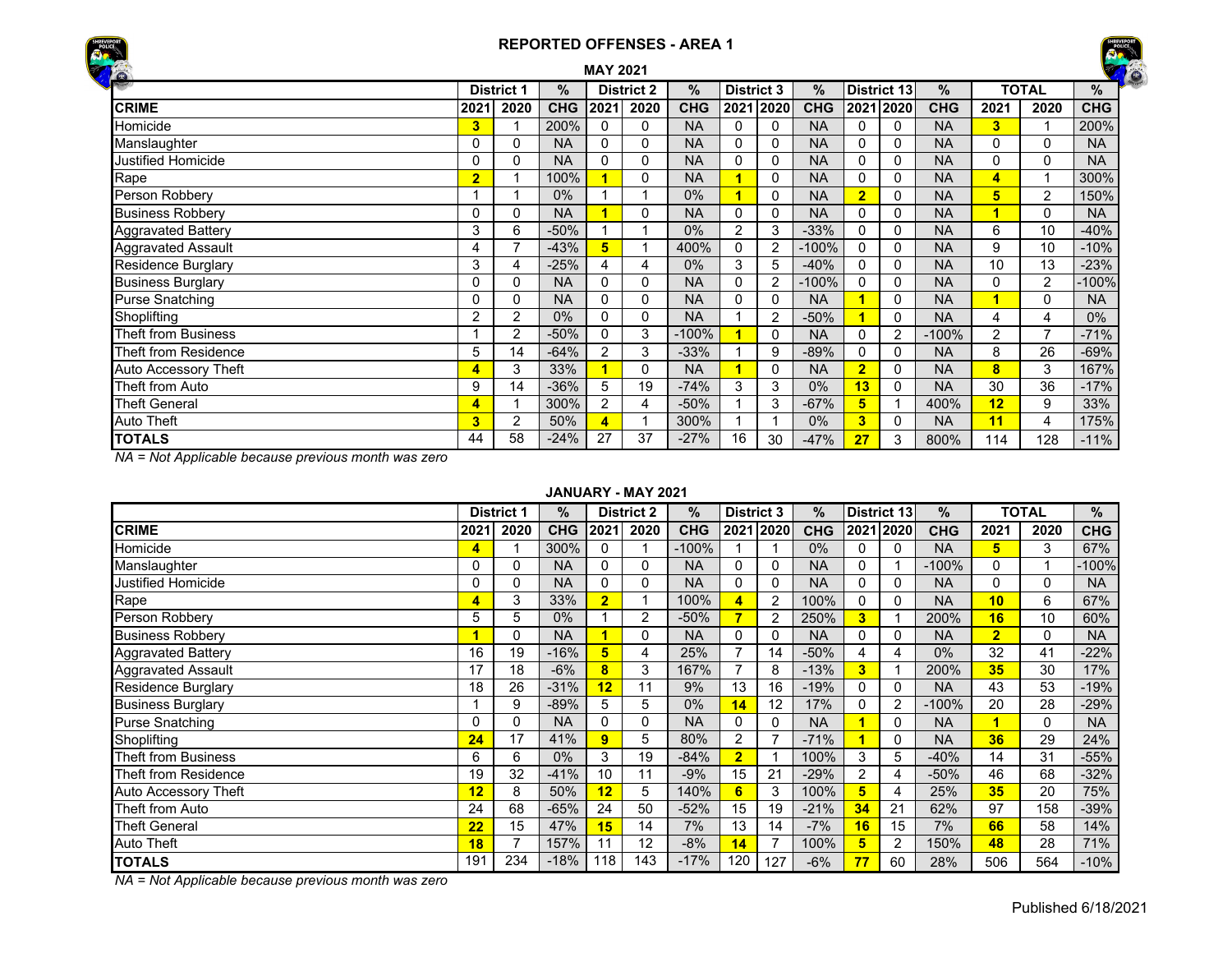



|                             |                |                   | <b>MAY 2021</b> |                |                   |               |                         |                |               |                |              |            |
|-----------------------------|----------------|-------------------|-----------------|----------------|-------------------|---------------|-------------------------|----------------|---------------|----------------|--------------|------------|
|                             |                | <b>District 4</b> | $\%$            |                | <b>District 5</b> | $\frac{0}{0}$ | <b>District 6</b>       |                | $\frac{0}{0}$ |                | <b>TOTAL</b> | $\%$       |
| <b>CRIME</b>                | 2021           | 2020              | <b>CHG</b>      | 2021           | 2020              | <b>CHG</b>    | 2021                    | 2020           | <b>CHG</b>    | 2021           | 2020         | <b>CHG</b> |
| Homicide                    | 0              | 1                 | $-100%$         |                |                   | $0\%$         | 0                       | 0              | <b>NA</b>     |                | 2            | $-50%$     |
| Manslaughter                | 0              | 0                 | <b>NA</b>       | 0              | 0                 | <b>NA</b>     | 0                       | 0              | <b>NA</b>     | 0              | $\Omega$     | <b>NA</b>  |
| Justified Homicide          | 0              | 0                 | <b>NA</b>       | 0              | 0                 | NA            | 0                       | 0              | <b>NA</b>     | 0              | 0            | <b>NA</b>  |
| Rape                        | 2              | 2                 | 0%              | 3              | 2                 | 50%           | 0                       | 2              | $-100%$       | 5              | 6            | $-17%$     |
| Person Robbery              |                | 2                 | $-50%$          | $\overline{c}$ | 2                 | $0\%$         | $\overline{\mathbf{2}}$ | 0              | <b>NA</b>     | 5              | 4            | 25%        |
| <b>Business Robbery</b>     | 1              | 0                 | <b>NA</b>       | 0              | 0                 | <b>NA</b>     | $\overline{1}$          | 0              | <b>NA</b>     | $\overline{2}$ | 0            | <b>NA</b>  |
| <b>Aggravated Battery</b>   | 5              | 4                 | 25%             | 5              | 3                 | 67%           | 4                       | 3              | 33%           | 14             | 10           | 40%        |
| <b>Aggravated Assault</b>   | ⇁              | 8                 | $-13%$          | 5              | 3                 | 67%           | 3                       | $\overline{2}$ | 50%           | 15             | 13           | 15%        |
| Residence Burglary          | 9              | 8                 | 13%             | 19             | 18                | 6%            |                         | 2              | $-50%$        | 29             | 28           | 4%         |
| <b>Business Burglary</b>    | 0              | 2                 | $-100%$         | 5              | 0                 | <b>NA</b>     | $\overline{7}$          | 3              | 133%          | 12             | 5            | 140%       |
| <b>Purse Snatching</b>      | $\Omega$       | $\Omega$          | <b>NA</b>       | $\Omega$       | $\Omega$          | <b>NA</b>     | 0                       | 0              | <b>NA</b>     | $\Omega$       | $\Omega$     | <b>NA</b>  |
| Shoplifting                 | 5              | 21                | $-76%$          | 13             | 30                | $-57%$        | 21                      | 27             | $-22%$        | 39             | 78           | $-50%$     |
| <b>Theft from Business</b>  | $\overline{2}$ | 2                 | $0\%$           | 3              | 3                 | $0\%$         | 0                       |                | $-100%$       | 5              | 6            | $-17%$     |
| <b>Theft from Residence</b> | 8              | 9                 | $-11%$          | 12             | 20                | $-40%$        | 5                       | 6              | $-17%$        | 25             | 35           | $-29%$     |
| Auto Accessory Theft        | 0              | 3                 | $-100%$         | $6\phantom{1}$ | 2                 | 200%          | $\overline{7}$          |                | 600%          | 13             | 6            | 117%       |
| Theft from Auto             | 8              | 9                 | $-11%$          | 31             | 24                | 29%           | 28                      | 8              | 250%          | 67             | 41           | 63%        |
| <b>Theft General</b>        | 5              | 6                 | $-17%$          | 10             | 6                 | 67%           | 10                      | 9              | 11%           | 25             | 21           | 19%        |
| <b>Auto Theft</b>           | 10             | 3                 | 233%            | 10             | 5                 | 100%          | 11                      | 6              | 83%           | 31             | 14           | 121%       |
| <b>TOTALS</b>               | 63             | 80                | $-21%$          | 125            | 119               | 5%            | 100                     | 70             | 43%           | 288            | 269          | 7%         |

*NA = Not Applicable because previous month was zero*

#### **JANUARY - MAY 2021**

|                            |                | <b>District 4</b> | $\frac{1}{2}$ |      | <b>District 5</b> | $\frac{9}{6}$ | <b>District 6</b>       |      | $\%$       |                | <b>TOTAL</b> | $\%$       |
|----------------------------|----------------|-------------------|---------------|------|-------------------|---------------|-------------------------|------|------------|----------------|--------------|------------|
| <b>CRIME</b>               | 2021           | 2020              | <b>CHG</b>    | 2021 | 2020              | <b>CHG</b>    | 2021                    | 2020 | <b>CHG</b> | 2021           | 2020         | <b>CHG</b> |
| Homicide                   | 3              | 3                 | $0\%$         | 4    | 3                 | 33%           | 0                       | 0    | <b>NA</b>  |                | 6            | 17%        |
| Manslaughter               | 0              | 0                 | <b>NA</b>     | 0    | 0                 | <b>NA</b>     | 0                       | 0    | <b>NA</b>  | 0              | 0            | <b>NA</b>  |
| <b>Justified Homicide</b>  | 0              | 0                 | <b>NA</b>     | 0    | 0                 | <b>NA</b>     | 0                       | 0    | <b>NA</b>  | $\Omega$       | $\Omega$     | <b>NA</b>  |
| Rape                       | 5              | $\overline{7}$    | $-29%$        | 8    | 7                 | 14%           | 4                       | 4    | 0%         | 17             | 18           | $-6%$      |
| Person Robbery             | 4              | 6                 | $-33%$        | 7    | 7                 | $0\%$         | 5                       | 5    | 0%         | 16             | 18           | $-11%$     |
| <b>Business Robbery</b>    | $\overline{2}$ | 0                 | <b>NA</b>     | 3    | 4                 | $-25%$        | $\overline{\mathbf{1}}$ | 0    | <b>NA</b>  | 6              | 4            | 50%        |
| <b>Aggravated Battery</b>  | 25             | 18                | 39%           | 19   | 12                | 58%           | 19                      | 9    | 111%       | 63             | 39           | 62%        |
| <b>Aggravated Assault</b>  | 23             | 26                | $-12%$        | 30   | 16                | 88%           | 20                      | 12   | 67%        | 73             | 54           | 35%        |
| Residence Burglary         | 43             | 47                | $-9%$         | 73   | 70                | 4%            | 14                      | 23   | $-39%$     | 130            | 140          | $-7%$      |
| <b>Business Burglary</b>   | 15             | 9                 | 67%           | 12   | 16                | -25%          | 15                      | 15   | 0%         | 42             | 40           | 5%         |
| <b>Purse Snatching</b>     | $\overline{2}$ | 0                 | <b>NA</b>     | 0    | 0                 | <b>NA</b>     | $\Omega$                | 0    | <b>NA</b>  | $\overline{2}$ | $\Omega$     | <b>NA</b>  |
| Shoplifting                | 20             | 72                | $-72%$        | 73   | 152               | $-52%$        | 111                     | 134  | $-17%$     | 204            | 358          | $-43%$     |
| <b>Theft from Business</b> | 8              | 10                | $-20%$        | 15   | 15                | $0\%$         | 17                      | 12   | 42%        | 40             | 37           | 8%         |
| Theft from Residence       | 41             | 46                | $-11%$        | 59   | 79                | $-25%$        | 27                      | 40   | $-33%$     | 127            | 165          | $-23%$     |
| Auto Accessory Theft       | 6              | 18                | $-67%$        | 18   | 20                | $-10%$        | 27                      | 16   | 69%        | 51             | 54           | $-6%$      |
| Theft from Auto            | 42             | 56                | $-25%$        | 120  | 159               | $-25%$        | 87                      | 78   | 12%        | 249            | 293          | $-15%$     |
| <b>Theft General</b>       | 25             | 34                | $-26%$        | 48   | 42                | 14%           | 35                      | 38   | $-8%$      | 108            | 114          | $-5%$      |
| Auto Theft                 | 42             | 18                | 133%          | 44   | 40                | 10%           | 27                      | 21   | 29%        | 113            | 79           | 43%        |
| <b>TOTALS</b>              | 306            | 370               | $-17%$        | 533  | 642               | $-17%$        | 409                     | 407  | 0%         | 1,248          | 1,419        | $-12%$     |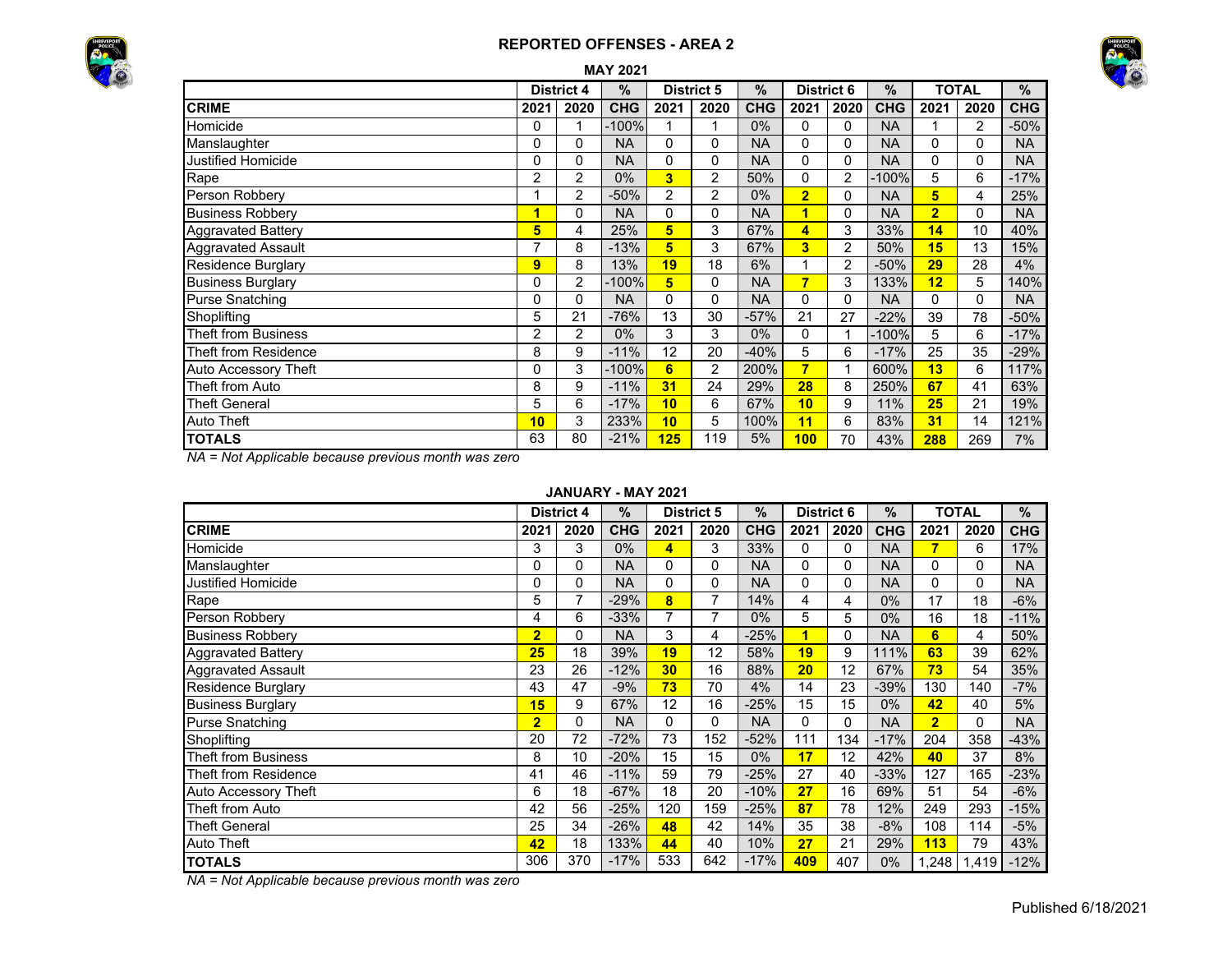



| <b>MAY 2021</b>             |                |                   |            |                |                   |            |                |                   |               |          |                |            |  |
|-----------------------------|----------------|-------------------|------------|----------------|-------------------|------------|----------------|-------------------|---------------|----------|----------------|------------|--|
|                             |                | <b>District 7</b> | $\%$       |                | <b>District 8</b> | $\%$       |                | <b>District 9</b> | $\frac{9}{6}$ |          | <b>TOTAL</b>   | $\%$       |  |
| <b>CRIME</b>                | 2021           | 2020              | <b>CHG</b> |                | 2021 2020         | <b>CHG</b> | 2021           | 2020              | <b>CHG</b>    | 2021     | 2020           | <b>CHG</b> |  |
| Homicide                    | $\overline{2}$ |                   | 100%       |                | 2                 | $-50%$     | 1              | $\Omega$          | <b>NA</b>     | 4        | 3              | 33%        |  |
| Manslaughter                | 0              | 0                 | <b>NA</b>  | 0              | $\Omega$          | <b>NA</b>  | $\Omega$       | 0                 | <b>NA</b>     | 0        | 0              | <b>NA</b>  |  |
| <b>Justified Homicide</b>   | 0              | 0                 | <b>NA</b>  | 0              | 0                 | <b>NA</b>  | $\mathbf{0}$   | 0                 | <b>NA</b>     | 0        | 0              | <b>NA</b>  |  |
| Rape                        | 0              |                   | $-100%$    |                |                   | $0\%$      | 0              |                   | $-100%$       |          | 3              | $-67%$     |  |
| Person Robbery              | 0              |                   | $-100%$    | 2              | 3                 | $-33%$     |                | $\overline{2}$    | $-50%$        | 3        | 6              | $-50%$     |  |
| <b>Business Robbery</b>     | 0              | 0                 | <b>NA</b>  | $\mathbf{0}$   |                   | $-100%$    | $\Omega$       |                   | $-100%$       | $\Omega$ | $\overline{2}$ | -100%      |  |
| <b>Aggravated Battery</b>   | 5              | 10                | $-50%$     | 5              | 8                 | $-38%$     | $\overline{2}$ |                   | 100%          | 12       | 19             | $-37%$     |  |
| <b>Aggravated Assault</b>   | 4              | 3                 | 33%        | 9              | 5                 | 80%        | 5              | 8                 | $-38%$        | 18       | 16             | 13%        |  |
| <b>Residence Burglary</b>   | 9              | 8                 | 13%        | $\overline{ }$ | 9                 | $-22%$     | 7              |                   | $0\%$         | 23       | 24             | $-4%$      |  |
| <b>Business Burglary</b>    | 0              | $\Omega$          | <b>NA</b>  | $\Omega$       | $\Omega$          | <b>NA</b>  | $\Omega$       | $\overline{2}$    | $-100%$       | 0        | $\overline{2}$ | $-100%$    |  |
| <b>Purse Snatching</b>      | 0              | 0                 | <b>NA</b>  | 0              | 0                 | <b>NA</b>  | $\Omega$       | 0                 | <b>NA</b>     | 0        | 0              | <b>NA</b>  |  |
| Shoplifting                 | $\overline{2}$ | 3                 | $-33%$     | 4              | 4                 | 0%         | 17             | 14                | 21%           | 23       | 21             | 10%        |  |
| <b>Theft from Business</b>  | 0              | 0                 | <b>NA</b>  | 4              | $\Omega$          | <b>NA</b>  | 3              | 2                 | 50%           | 4        | 2              | 100%       |  |
| <b>Theft from Residence</b> | 11             | 14                | $-21%$     | 10             | 11                | $-9%$      | 10             | 13                | $-23%$        | 31       | 38             | $-18%$     |  |
| Auto Accessory Theft        | 1              | 0                 | <b>NA</b>  | 4              | 2                 | 100%       |                | 3                 | $-67%$        | 6        | 5              | 20%        |  |
| Theft from Auto             | 5              | 11                | $-55%$     | 5              | 8                 | $-38%$     | 23             | 21                | 10%           | 33       | 40             | $-18%$     |  |
| <b>Theft General</b>        | 7              | 3                 | 133%       | 3              | 8                 | $-63%$     |                | 18                | $-61%$        | 17       | 29             | $-41%$     |  |
| Auto Theft                  | 5              | 4                 | 25%        | 3              | 7                 | $-57%$     | 5              | 4                 | 25%           | 13       | 15             | $-13%$     |  |
| <b>TOTALS</b>               | 51             | 59                | $-14%$     | 55             | 69                | $-20%$     | 82             | 97                | $-15%$        | 188      | 225            | $-16%$     |  |

*NA = Not Applicable because previous month was zero*

### **JANUARY - MAY 2021**

|                            | <b>District 7</b> |          | $\%$       |                         | <b>District 8</b> | $\%$       |                | <b>District 9</b> | $\%$       |      | <b>TOTAL</b> | %          |
|----------------------------|-------------------|----------|------------|-------------------------|-------------------|------------|----------------|-------------------|------------|------|--------------|------------|
| <b>CRIME</b>               | 2021              | 2020     | <b>CHG</b> |                         | 2021 2020         | <b>CHG</b> | 2021           | 2020              | <b>CHG</b> | 2021 | 2020         | <b>CHG</b> |
| Homicide                   |                   | 3        | 133%       | 8                       | 3                 | 167%       | $\overline{2}$ |                   | 100%       | 17   |              | 143%       |
| Manslaughter               | 0                 | 0        | <b>NA</b>  | 0                       |                   | $-100%$    | 0              | 0                 | <b>NA</b>  | 0    |              | $-100%$    |
| <b>Justified Homicide</b>  | 0                 | 0        | <b>NA</b>  | $\Omega$                | 0                 | <b>NA</b>  | 0              | $\Omega$          | <b>NA</b>  | 0    | 0            | <b>NA</b>  |
| Rape                       | 3                 | 7        | $-57%$     | 3                       | 4                 | $-25%$     | 6              | 5                 | 20%        | 12   | 16           | $-25%$     |
| Person Robbery             |                   | 9        | $-22%$     | 11                      | 5                 | 120%       | 7              | 5                 | 40%        | 25   | 19           | 32%        |
| <b>Business Robbery</b>    | 0                 |          | $-100%$    | $\overline{\mathbf{3}}$ | $\overline{2}$    | 50%        | 6              | $\overline{2}$    | 200%       | 9    | 5            | 80%        |
| <b>Aggravated Battery</b>  | 33                | 28       | 18%        | 20                      | 24                | $-17%$     | 8              | 7                 | 14%        | 61   | 59           | 3%         |
| <b>Aggravated Assault</b>  | 26                | 28       | $-7%$      | 38                      | 21                | 81%        | 24             | 24                | $0\%$      | 88   | 73           | 21%        |
| Residence Burglary         | 33                | 32       | 3%         | 31                      | 42                | $-26%$     | 37             | 30                | 23%        | 101  | 104          | $-3%$      |
| <b>Business Burglary</b>   | 4                 |          | 300%       | 5                       | 12                | $-58%$     | 10             | 13                | $-23%$     | 19   | 26           | $-27%$     |
| Purse Snatching            | 0                 | $\Omega$ | <b>NA</b>  | $\Omega$                |                   | $-100%$    | $\Omega$       | $\Omega$          | <b>NA</b>  | 0    |              | $-100%$    |
| Shoplifting                | 12                | 47       | $-74%$     | 9                       | 32                | $-72%$     | 62             | 96                | $-35%$     | 83   | 175          | $-53%$     |
| <b>Theft from Business</b> | 2                 | 3        | $-33%$     | 6                       | 5                 | 20%        | 12             | 6                 | 100%       | 20   | 14           | 43%        |
| Theft from Residence       | 43                | 45       | $-4%$      | 42                      | 33                | 27%        | 40             | 53                | $-25%$     | 125  | 131          | $-5%$      |
| Auto Accessory Theft       | 13                | 13       | $0\%$      | 12                      | 20                | $-40%$     | 22             | 14                | 57%        | 47   | 47           | 0%         |
| Theft from Auto            | 37                | 39       | $-5%$      | 42                      | 44                | $-5%$      | 126            | 91                | 38%        | 205  | 174          | 18%        |
| Theft General              | 21                | 25       | $-16%$     | 21                      | 30                | $-30%$     | 48             | 43                | 12%        | 90   | 98           | $-8%$      |
| Auto Theft                 | 16                | 9        | 78%        | 29                      | 24                | 21%        | 30             | 26                | 15%        | 75   | 59           | 27%        |
| <b>TOTALS</b>              | 257               | 290      | $-11%$     | 280                     | 303               | $-8%$      | 440            | 416               | 6%         | 977  | 1.009        | $-3%$      |